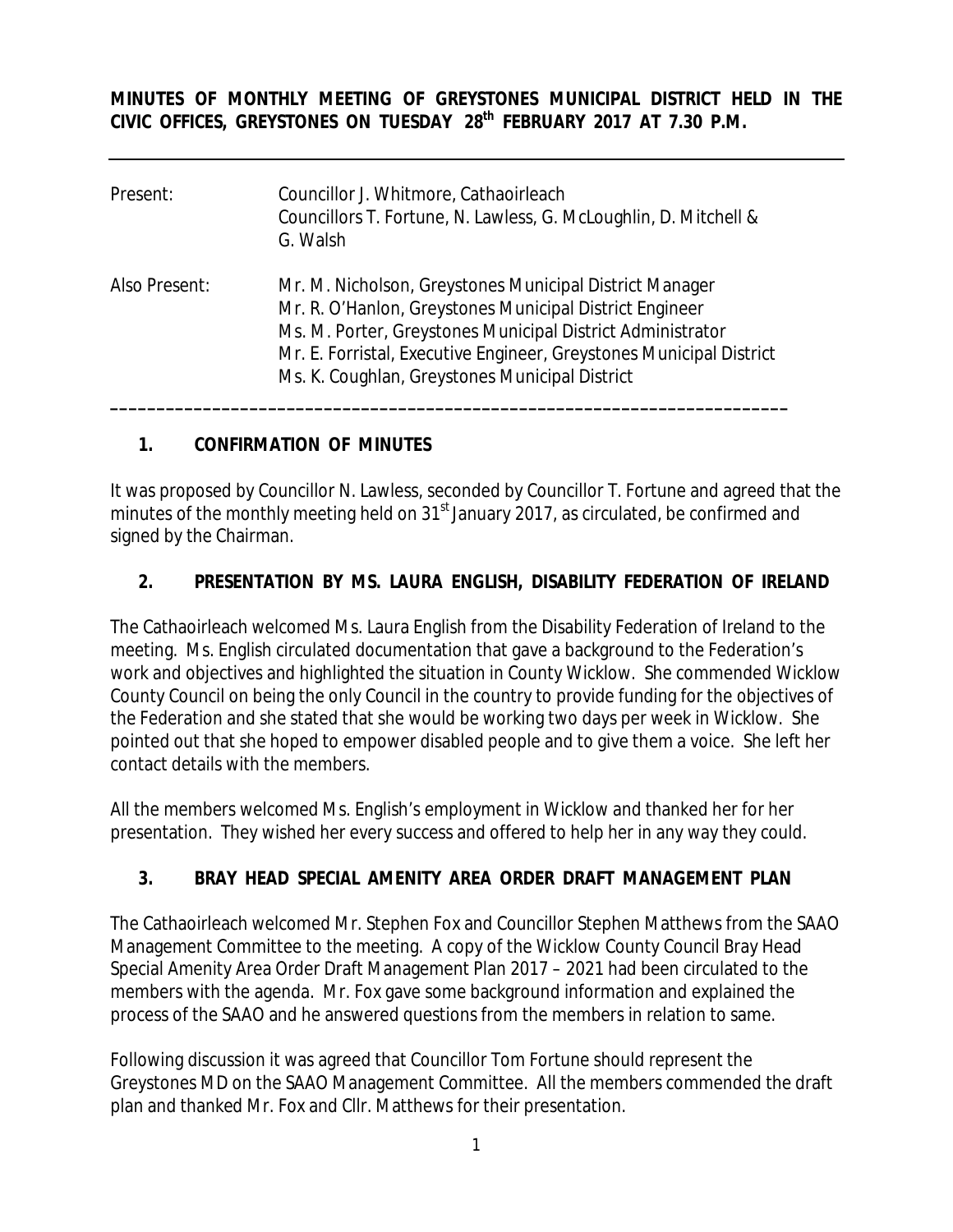# **4. REPORT FROM GREYSTONES MUNICIPAL DISTRICT ENGINEER**

The District Engineer circulated a report outlining recent works carried out in the district together with a map that showed the areas where road restoration works would be carried out in 2017. He answered queries from the members in relation to same.

Following discussion it was agreed to refer the following to Wicklow County Council for attention:

- Footpath at Lott Lane, Kilcoole
- Provision of double yellow lines in Delgany village
- Surveying of ramps in district and repairs to ramps in Kilcoole and on Church Lane Greystones.

The District Engineer informed the members that he had received options plans for Chapel Road, Delgany from the Consultants and it was agreed to discuss these in more detail after notices of motion and correspondence were discussed.

### **5. NOTICES OF MOTION:**

(a) Motion in the name of Councillors D. Mitchell & G. McLoughlin: "The Council should temporarily lease an area for parking to the Greystones Medical practice and Pharmacy from the unused land surrounding that building".

The District Administrator informed the members that she had met with the pharmacist from the medical centre recently and explained that this proposal was not feasible. She pointed out that the County Council was actively marketing this land at present in conjunction with the IDA land. She stated that the Council provided two disabled parking spaces close to the entrance to the park and ride car park when the medical centre first opened. She stated that the Council provided facilities for all businesses in the district and could not be seen to be treating one business more favourably than the rest.

The District Manager informed the members that the Council would probably not allow the land to be leased, even temporarily, for parking purpose as there were adequate parking facilities across the road from the medical centre.

Following discussion the members suggested that the Council consider providing a pedestrian crossing at the medical centre. The District Engineer stated that there were proposals to look at all the junctions along Mill Road with a view to making them more pedestrian and cyclist friendly, and that this junction could be considered in light of that.

It was agreed to seek a meeting with the Chief Executive of Wicklow County Council at 12 noon, prior to the April County Council meeting on 3rd April, to get an update on the IDA and Council lands at Mill Road and on the Enterprise Centre for Charlesland.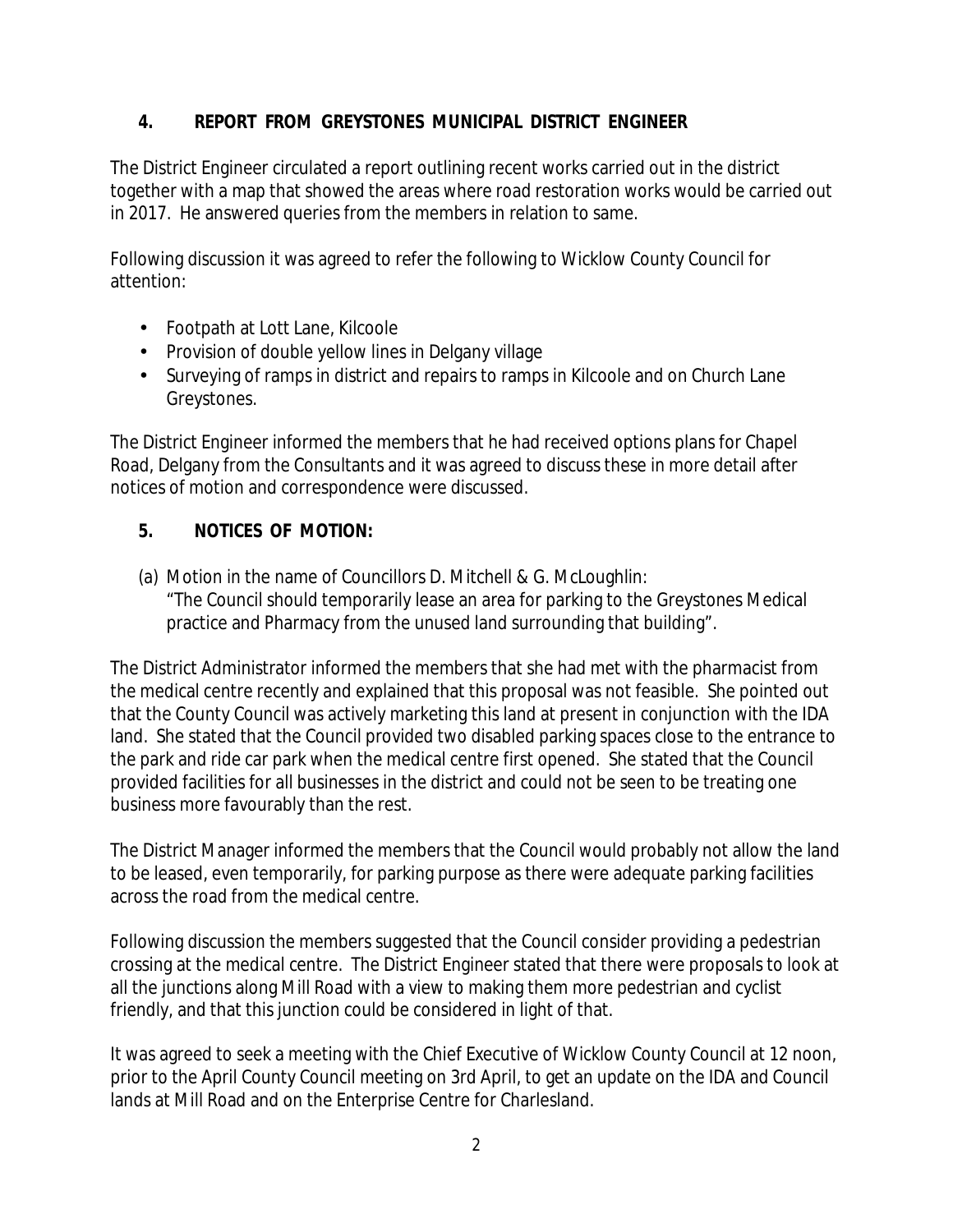(b) Motion in the names of Councillors G. McLoughlin & D. Mitchell:

"Regarding the entrance for Phase 2 of Farrankelly Social Housing, can Wicklow County Council explain the reasoning behind putting the entrance off this cul-de-sac section of Priory Road rather than having the entrance onto the Kilquade Road & allow the Greystones MD better input into the type of social housing and design of the project. This includes proper lighting around the estate and Priory Road".

The District Engineer informed the members that it would be dangerous to have an entrance to the proposed new development at Farrankelly onto the Kilquade Road because of its alignment and the fact that the speed limit on it was 80 kph. He stated that the Priory Road cul de sac was ideally suited from a road safety point of view, as its junction with the Kilquade Road was designed to a high standard and it had a 30 kph speed limit. He pointed out that the Part 8 process for the development would give the members an opportunity to have an input into the design of the proposed development.

The District Manager informed the members that all Part 8 applications were also notified to the MD members before going on public display.

(c) Motion in the names of Councillors G. McLoughlin & D. Mitchell: "That Wicklow County Council, as a matter of urgency, upgrades Delgany village roads and footpaths, signage etc. This upgrade should go ahead irrespective of plans for one way systems, purchasing land etc. The village needs attention immediately and cannot wait for long term plans".

During discussion on this motion members expressed the view that Delgany village looked shabby and needed urgent interim works while waiting for progress on the long term plans for the area.

The District Engineer stated that he would look at improving the worst parts of the footpaths and implementing small parts of the overall plan.

As time was running out, it was agreed to defer notice of motion (d) to the March meeting as follows:

(d) Motion in the names of Councillors G. McLoughlin & D. Mitchell: "Irrespective of the fact that Bellevue Lawns in Delgany was taken in charge in 1997 (and technically only roads taken in charge up to 2000) as per previous incidents, Wicklow County Council will mend the boundary wall to Laurel Grove and fence to the Carmelite Convent. This is a serious dangerous accident waiting to happen".

# **6. CORRESPONDENCE**

1. The District Administrator stated that nine people from Holyhead would be travelling to Greystones for St. Patrick's Day and that they would be invited to sit on the Reviewing Stand during the parade. She stated that she had received a request from a member of